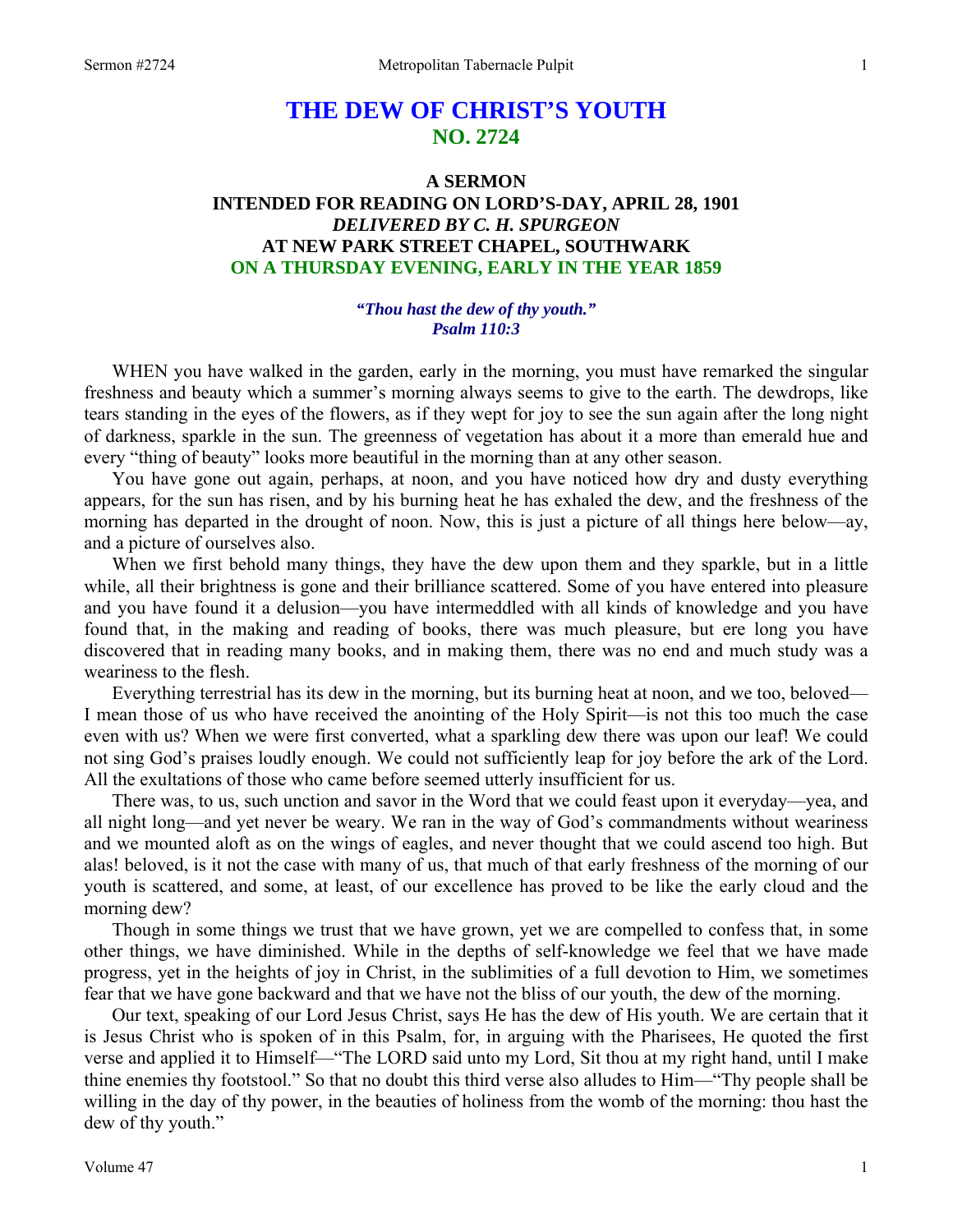Having, therefore, set ourselves and all terrestrial matters in contrast with Him, it only remains for me to now enter, as fully as God may help me, into the sweet doctrine of this text—that Jesus Christ ever has had, and ever will have, the early dew, freshness, and brilliance of His youth. First, permit me *to state the fact.* Secondly, *to show the reasons for it.* And thirdly, *to deduce the lessons from it.* 

**I.** First of all, let me STATE THE FACT, THAT CHRIST HAS THE DEW OF HIS YOUTH.

 Let me first speak of *Christ personally.* Has He not all the freshness, all the vigor, all the strength of ancient times? His goings forth were of old, even from eternity, and behold, He still goes forth, everyday, in the preaching of His Word and in the ministrations of His Spirit. In the chariots of salvation still rides He forth and among the golden candlesticks He walks still.

 Have we ever imagined that He has lost the strength of His youth? Do His steps falter? Has His arm begun to feel the palsying influence of old age? Is there any sign of decrepitude or of wasting away upon His majestic brow? When John saw Him in Patmos, "His head and his hairs were white like wool, as white as snow," for He is the Eternal of Ages. Yet, as says the spouse in the Canticles, "His locks are bushy, and black as a raven," for He has the strength of a youth, while He has the ages of eternity upon Him.

 Well might He now rise up before us and ask concerning Himself personally, "Is Mine ear heavy that I cannot hear? Is Mine arm shortened that I cannot save? Am I not today what I was yesterday? Was I the Creator of the world? Did I speak it out of nothingness and am I not still its Sustainer? Was I the Redeemer of the church? Did I purchase her with Mine own blood and do I not still sustain with power those whom I redeemed with blood? Did I not on earth, with cries and groans, offer up My prayer before My Father, and do I not now plead, not with less vigor but with greater strength, when with authority I advocate My people's cause before His throne?"

 Nor is this freshness confined to Christ in His person—it is the same if you *think of Him as revealed in His doctrine*. We have Christ among us now, not incarnate in flesh, but incarnate in doctrine. The doctrines of grace are, in a certain sense, the body of Christ. We speak sometimes of a Body of Divinity, but if any man would know what the true Body of Divinity is, let him learn that it is neither Calvin's "Institutes," nor Dwight's "Theology," nor Gill's "Body of Divinity"—it is Christ who is *the* Body of Divinity. His was the only body Divinity ever did take when it became incarnate. But taking Divinity, in another sense, to mean divine doctrine, what Christ said and what He did—that is, the Gospel—is the only body which Divinity ever will take.

 The Gospel is always fresh. There are many subjects, beloved, that get exhausted after awhile, but who ever heard of the Gospel being exhausted? You have, some of you, come up to the house of God these thirty or forty years—did you ever feel that you wanted anything newer than the Gospel? Did you ever say, as you went out, after you had heard a Gospel sermon, "I would like to have some improvements made upon it"?

 No. If you have heard God's truth proclaimed, have you not said, "That was the food of my childhood in grace, it is my food now that, by reason of years, I am able to discern between that which is good and that which is evil—and it shall be my food all through the wilderness—and until I eat of the corn of the kingdom on the other side of Jordan"?

 It is a wonderful thing, I have often thought, that any man should be able, day after day, and week after week, to attract thousands of people to hear him talk. I do not believe any man could do it with any other subject except the Gospel. I have the most intense respect for that great man and mighty orator, Mr. Gough, but with all his ability, if he were to deliver a teetotal lecture twice every Sabbath, in any pulpit in England, he could not command a congregation for twenty-one years at a stretch.

 But the Christian minister, with only one subject—Christ crucified—may not only keep on for twenty-one years, but if he should live as long as Methuselah, he might still keep on preaching Jesus Christ and Him crucified—and he would still find that the people of God would come to hear him and never crave for a fresh subject.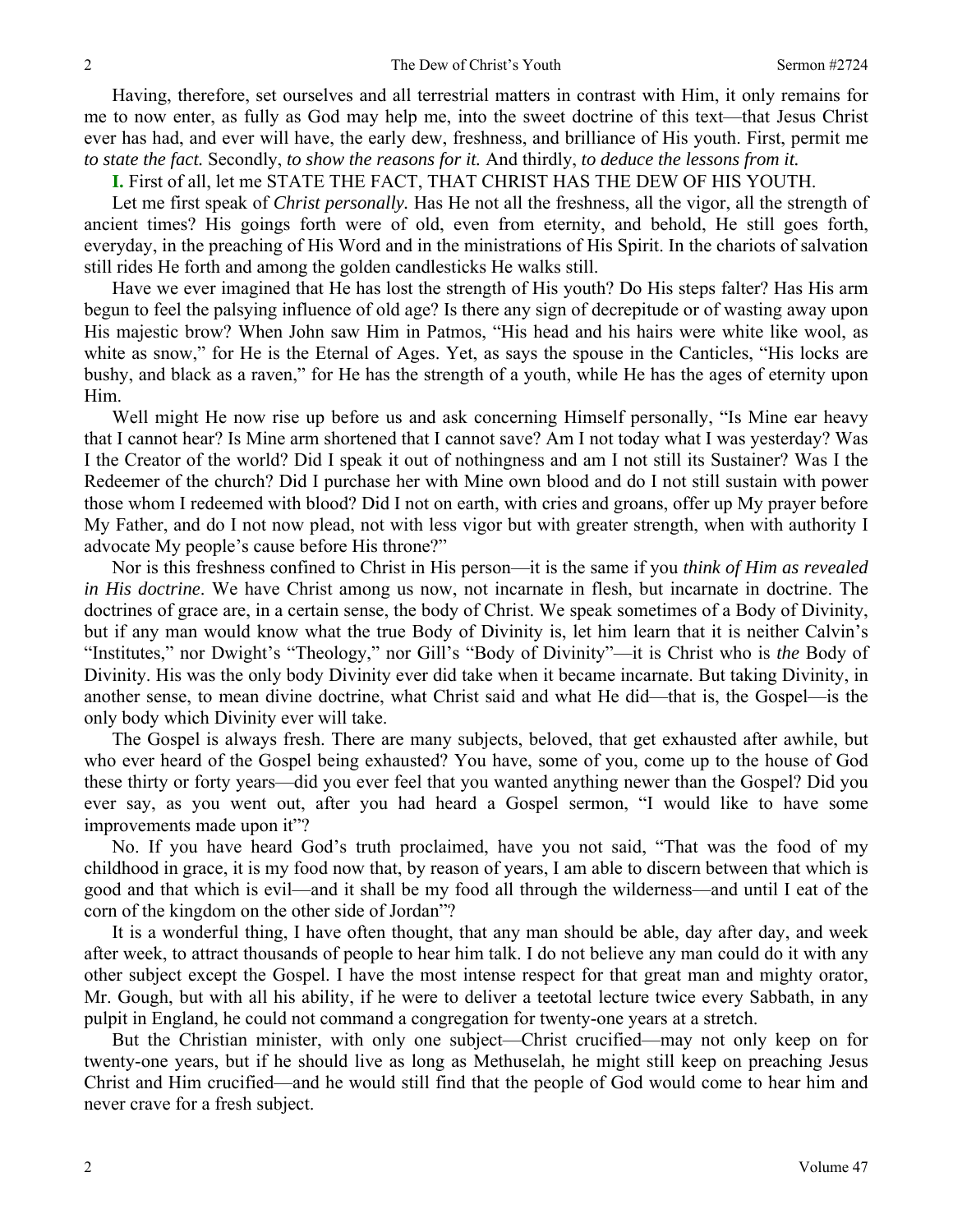Let any great historian open, if he pleases, a lecture room and attempt to deliver two lectures upon history every week, and let him see whether he does not find the congregation, which might at first gather around him, speedily diminished.

 We have had an instance, in London, of one who has delivered an amusing lecture a thousand times, always to great multitudes, but then they were different persons every time. No one thought of going to hear him lecture upon the same subject the whole thousand times—it would have become a most intolerable penance even to have heard Albert Smith delivering his lecture upon Mont Blanc so often, however interesting it might have been once or twice.

 It would certainly pall upon the mind if we heard it so many times—but the Christian minister may keep on, and on, and on with the same theme—Christ Jesus, Christ Jesus, the same cross, the same crown of thorns, the same bleeding wounds—from the first time that he enters his pulpit to the last when he lays down his charge—and the people may always say, and he can always feel—that the Gospel has the dew of its youth upon it, and is always fresh and ever new.

 Our text is also s*pecially true of Christ as revealed in the Bible*. There are many other valuable books that have been written, but as a rule, however valuable they may be, when you have read them half-a-dozen times, you may be quite satisfied that you need not read them anymore. Next to the Bible, the book that I value most is John Bunyan's "Pilgrim's Progress," and I imagine I may have read that through perhaps a hundred times. It is a book of which I never seem to tire, but then the secret of that is, that John Bunyan's "Pilgrim's Progress" is the Bible in another shape.

 It is the same heavenly water taken out of this same well of the Gospel, yet you would tire even of that book at last. You would say, "I know all that this volume contains and I want something more. Here is the experience of the Christian pilgrim—I know it is true, and I delight in it, but I want to go somewhat further." The mind would crave for something else.

 But read the Bible and strange to say, the more you read it, the more satisfied you will be with it. When you begin to read the Bible, perhaps you want fifty other books in order that you may become a thorough Bible student, but your library will gradually diminish until, at last, the more you understand the Bible, the fewer books you will need, and you will come to say, "If I might have all my days over again, this should be the only book that I would study, and I would concentrate all my powers upon the understanding of this one volume."

 You can get to the bottom of all other books—you dive into them and at first, they seem to be very deep—but every time you plunge, they appear to get shallower and shallower, until at last you can see the bottom at a glance. But in God's Word, every time you dive, the depths grow deeper. The first time you read a text, in your ignorant conceit you fancy you have learned the full meaning of it. But you look at it again, and you find that, though you had the meaning in one sense, yet you had not the full meaning—and you dive again, and again, and again—and you find, each time you dive, that the meaning is still far beyond your reach and that the Bible is altogether above your comprehension. It expands, it grows, it continually increases in interest.

 There is such a charm about the Bible, that he who reads it but little can never feel the full force of it. It is something like the maelstrom you have heard of, only in a different and more excellent sense. The maelstrom is a great whirlpool on the coast of Norway. A ship, at a long distance from it, will feel something of its attractive influence—a very little, yet enough to make it veer from its course. But the nearer it gets to the whirlpool, the stronger becomes the current and the more forcibly is the vessel carried along by it, until, at last, the ship is drawn near, whirled round at a tremendous rate, and then engulfed in its depths.

 In a higher and better sense, the like is true of the Bible. The nearer you go to it, the more closely you study it, the more voraciously you devour its contents, the more rapidly do you revolve in its circles until at last you are swallowed up in its glory and seem to long for nothing else than to prove the heights and depths of this bliss unfathomable—the love of God in Christ Jesus as revealed to us in His sacred Word. Truly, we may say to the Bible, "Thou hast the dew of thy youth."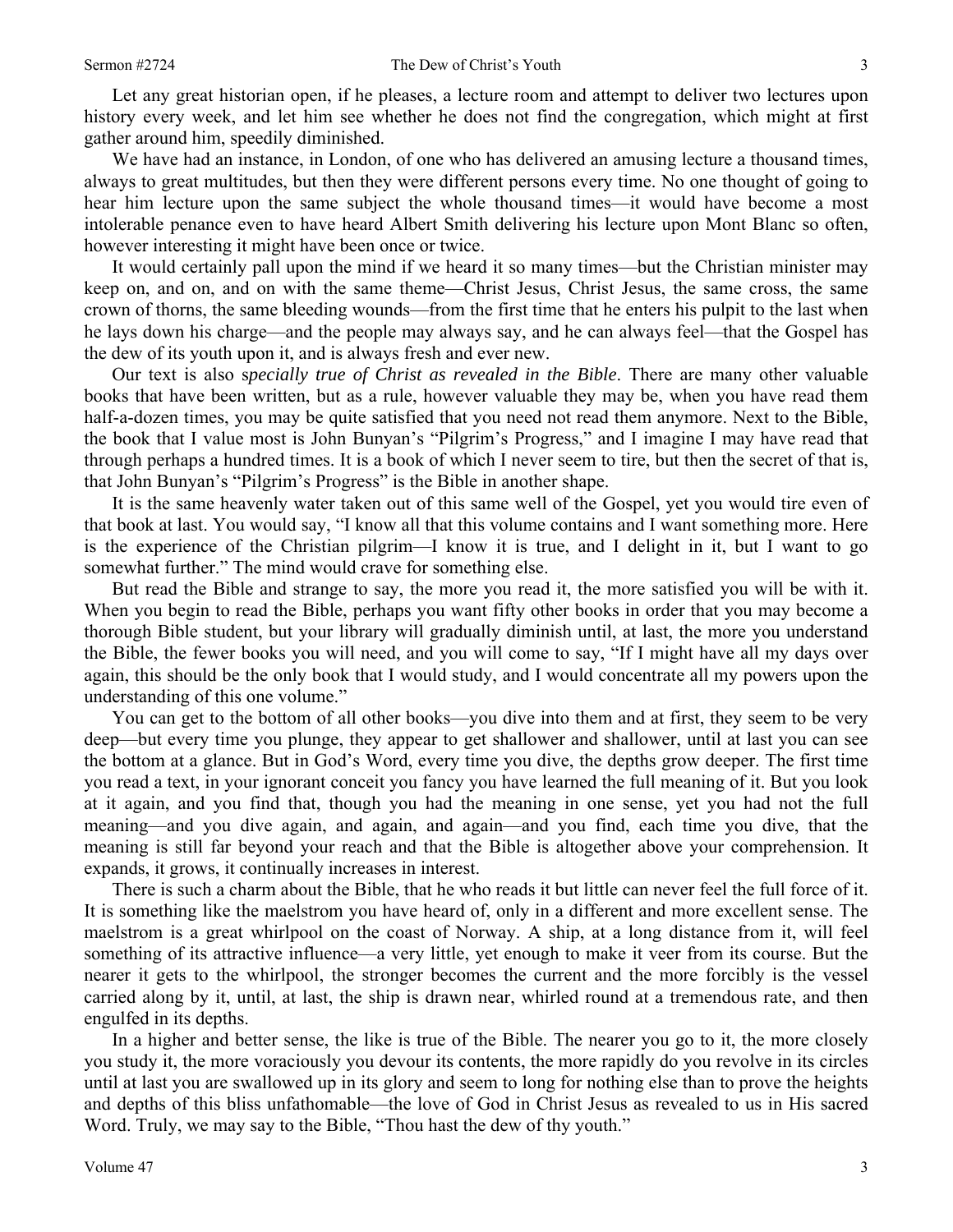Again, I may add, *everything that has to do with Christ is always young*. The beds of spices where He lies are always green. The trees planted by Him will never wither, their fruits will always come to perfection. Everything lives where He is, for He is life and in Him there is no death at all. And because He is life, He is always full of freshness and therefore does He scatter living force wheresoever He goes. All this we shall best know when we shall follow Him to the living fountains of waters and God shall wipe away all tears from our eyes.

**II.** Now let us turn to the second point and inquire, WHAT IS THE REASON FOR THIS FRESHNESS?

 What is the reason why Christ Jesus and His Gospel, and His Word, and all things about Him, are always so fresh? Why have we always an abiding dew upon these holy things?

 I answer, first, no man who understands what it is to have Christ in His heart, *will ever get tired of Him through want of variety*. The reason why we get tired of a thing is generally because, as we say, there is a sameness about it. There are many men who have a weighty message to deliver, consisting of very good matter, but dear me! it is a pain to sit and listen to them, because they deliver all their words in a monotone—they always speak as if they were striking a bell, and word follows word, with no difference of tone.

 Now, the human ear loves variety. It cannot bear monotony. And so is it with the whole of our manhood—nothing monotonous will long retain its freshness. However sweet the music might be, if we always heard the same notes, we would most assuredly be as disgusted with even the music of an archangel, if we were compelled to hear it all day and all night long, as we are with the cackling of a goose. Everything is apt to lose its interest when it is repeated over and over again. But there is no fear of any monotony or tautology in Christ. You may look at Christ a thousand times and you shall have, if you please, a thousand different aspects of His beauty.

 If you turn to the Old Testament, you can see Him in a vast variety of forms. You can see Him as the paschal lamb and as the scapegoat. You can see Him at one time as the bullock, strong to labor, and at another time as the lamb, patient to endure. You can see Him as the dove, full of innocence. You can see Him in the blood sprinkled, in the incense burning, in the laver filled with water, in Aaron's rod that budded, in the golden pot that was full of manna. In the ark, you can see Him having the law within His heart. And over the ark, you can see the golden light of the Shekinah above the mercy seat, and say, "Christ is here."

 In every type, you may see Christ, and in so many different shapes, too, that you can say, "Turn this whichever way I like, there is always something fresh in it." Christ, if I may compare so glorious a Person to so humble a thing, is like the kaleidoscope. As often as you look through it, you see a fresh arrangement of colors and a new design, and in like manner, as often as you look at the Lord Jesus Christ, you always discover some new beauty in Him.

 When you have done with looking at Him typically, look at Him officially. You have not time to consider all His glories as a Priest—you have hardly passed your eyes over His flowing vesture, and His glittering breastplate, and listened to the ringing of the bells, and marked the beauty of the pomegranates, before you see Him come forth as a King. And you can scarcely stop to look at the many crowns on His head before He comes forth as a Prophet. And you have hardly time to admire Him as a Prophet before He comes forth as Mediator, as Shepherd, as Captain of our salvation, as Head of the church, as the everlasting Father, the Prince of Peace.

 If you go further and look at His Person, you will see what a wonderful variety there is in Him. You see Him as the Child born, the Son given. When He comes into this world, you know Him to be God, and you are lost in admiration of His Deity. You also know Him to be man and you still stand astonished when you regard Him in that aspect as bone of our bone and flesh of our flesh.

 The reason why everything else loses its freshness to us is because of its want of variety. You may go to any exhibition that has ever been opened to attract attention and awaken interest, but you will find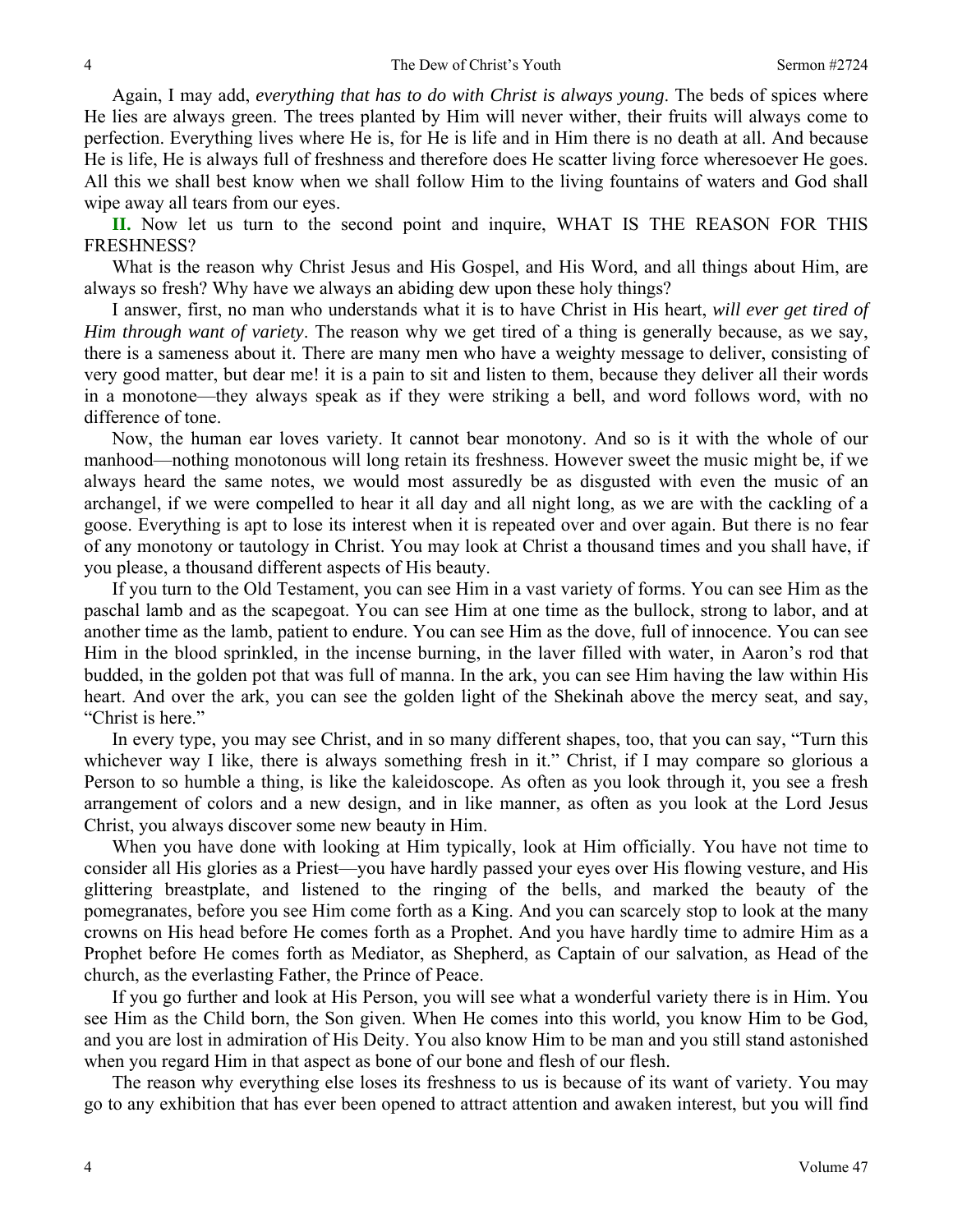that, after a certain time, there is a want of variety in it. But with Christ there never is such a lack and therefore to the mind's eye He always has the dew of His youth.

 There is also another reason Christ has the dew of His youth—*because of His excellence*. Today, stepping in to see a gentleman, I observed a table which had upon it a great variety of objects. I wondered what they were and took the liberty of asking him. He told me that he had some beautiful stereoscopic views there, which had been taken at an immense expense in Egypt, in the Holy Land, and in all parts of the world.

 He showed me one or two Scriptural subjects which very much interested me. They were certainly preeminently excellent as works of art. He said, "There, sir, I never get tired of looking at these slides. I could examine them constantly and never be weary of them." "Well," I said, "I can quite understand that. They are so excellent, for, really, there is half-an-hour's study in this one picture—and then one might begin again, it is so full of beauty, and it seems so true to the original."

 But I thought to myself, "Excellent as they are, I think, if I call to see my friend in a year's time, he will tell me that he has had to buy a fresh set of views, for he has been looking at these others so often that he has become altogether tired of them." They would not have any freshness to him, because he had seen them so many times.

 But mark, the reason why he could look at them so often was because they were so excellent. If they had been poor pictures, if there had not been great skill and art bestowed upon them, he would soon have become weary of looking at them. There are some views in nature which a man might gaze upon a hundred times and yet always wonder at them. But the reason is, because they are so beautiful. There are other things that might strike one at first, but which, when they were looked into more closely, would lose their freshness, because there would be no real ground for admiration, no excellence in them. But Chris Jesus will always have the dew of His youth, because He is always so excellent.

 Ah, brethren! you thought Christ was sweet when first you tasted Him, but you will know Him to be sweeter still when you know more of Him and taste and see that He is good. But you can never know all His sweetness, for you can eat, and eat, and eat to the full, and yet not discover it all. Possibly, scarcely in heaven itself will you know all the sweetness of Christ.

 You imagine, perhaps, that you know how great is His love to you, but remember, it passes knowledge. You think that you have fully proved His faithfulness, but you have not proved it as you will yet do. All the tests to which you have ever put the Savior, it may be, are but little compared with those that are to come after. You have proved Him with the footmen, you shall soon prove Him with the horsemen. You have proved Him in the land of peace, you shall soon prove Him in the swellings of Jordan.

 But the more you test and try Him, the more shall you discover that He is excellent and worth the proving. And because His excellence shall become more and more manifest, the more you look at Him, you shall say to Him continually, "Thou hast the dew of thy youth. I find You better and better. Fairest of the sons of men, You grow fairer everyday! Bread of heaven, You become sweeter to my taste every hour! You were once like wafers made with honey—You are sweeter than angels' food now. Water of life, you grow more cooling to my tongue and more refreshing to my thirst continually! I loved You as soon as I knew You, but I love You more now. I delighted in You once, but I delight in You more fully now."

 Still, I do not know but that the most excellent thing you and I have ever seen would, in time, lose its freshness to us, because we should discover all its excellence. But Christ will never lose His freshness to us, *because He is divine.* Whatever is not divine, in due time must lose its freshness.

 Suppose the Lord should give to us, to engross our attention and to interest us, the whole fields of space. Suppose, in eternity, the Lord should say, "Now I will give to you the works of My creation to be forever the objects of your attention." My dear friends, there is enough in a single flower, the botanist tells us, to occupy a man's wonder and admiration for a number of years. There is so much skill and wisdom in but a single flower of the field, that a man might look and wonder as long as that.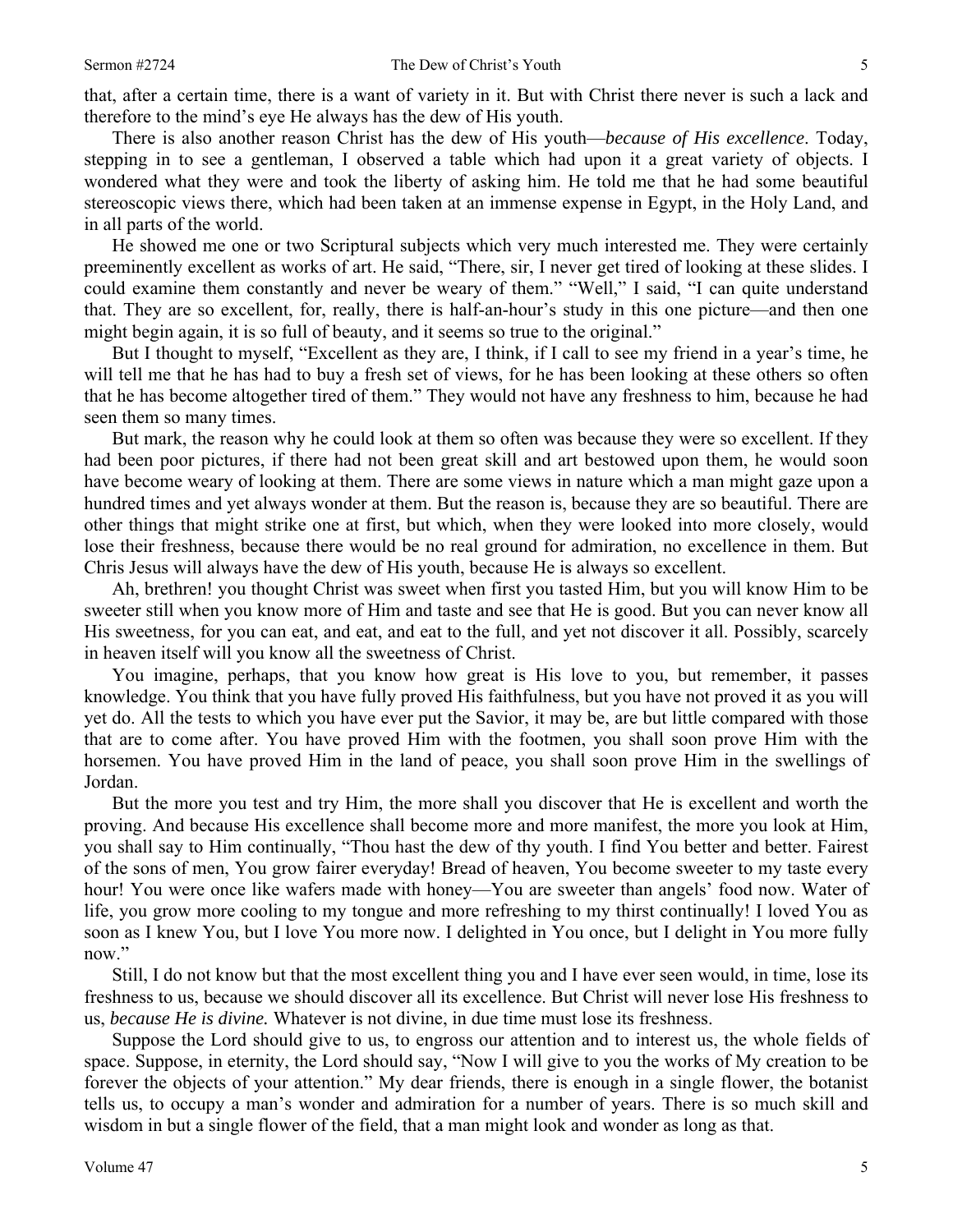Well, just put together all the flowers and all the creatures of this world, and all the mighty rocks that are full of such marvelous secrets, and imagine that these are to be the objects of our eternal study and interest. I can suppose that a man would exhaust all the knowledge of this world in due time—it might take him thousands upon thousands of years, yet I can imagine that he might so fully examine everything that is noble and grand in this world that at last he could sit down, and say, "I know every secret of nature here upon the earth. I have made every rock tell out its story. I have dived into every mine of truth and I have ransacked all its secret treasures—but there are the stars for me yet to look at."

 So picture the man going from star to star and discovering all the wonders of God in the seemingly boundless universe. Here is a great conception for you—imagine that all these stars were inhabited and all full of fresh wonders. Yet I can understand that, after myriads and myriads of years, all these marvels might be exhausted. Some stupendous mind, growing by that upon which it fed, might at last say, of all the secrets of God's works, "I know them all. I have found out every wonder and all the storehouses of God's wisdom have I ransacked."

 But beloved, Jesus Christ is such a boundless field of knowledge—in Him there is such a gathering up of all the secrets of God, that the whole of eternity must be exhausted before we could learn them all. He will have, He must have forever, the dew of His youth, because He is divine. The wing of knowledge, though it had all the fields of space to fly in, must at last reach a boundary. The ship of wisdom, though it should sail across the sea that seems without a shore—the as yet unnavigated sea of ether—must at last reach a haven.

 But give a man Christ to be the subject of study, the object to awaken his interest and excite his wonder, and then you have indeed shot an arrow which shall never reach its mark. It shall fly on, on, on, and shall never stay. You have bidden the man plunge into a bottomless ocean. You have launched him, like Noah's ark, upon a sea without a shore. He may go on, and on, and on, but he can never reach the end of that voyage. Christ must forever be full of interest to him, because He is divine and therefore, inexhaustible.

 Another reason why Christ will always have the dew of His youth is *because He meets all the cravings of our nature*. Suppose I am introduced into a place full of the wonderful works of man. I look and I look on—but why is it that I get tired of them, however interesting they may be? Because they only appeal to my eye.

 But suppose that there is the sweetest music at the same time, then I have something for my ear. Why is it that, even then, I get tired? Because I have another craving—I hunger and I thirst. But suppose I have the richest dainties set before me and I sit and feast, and look, and hear sweet sounds all the time, why is it that, even then, I should, after a time, however excellent might be the entertainment, grow tired? Why, because I have other propensities that are not brought into play and other desires which have not their fair room for exercise.

 But suppose me to become like Solomon, so that I have all which the eye, or the ear, or the passions can delight in? Should I, after all, be tired? Yes. Solomon tried it, and said, "Vanity of vanities, all is vanity." Why? Because there were other cravings in Solomon which all these things did not satisfy. His mind was hungering after knowledge, and when Solomon satisfied that, for he spoke of all things, from the hyssop on the wall up to the cedar of Lebanon, there was one thing that was still not satisfied—that was his soul.

 His immortal spirit was longing for communion with his God. There was a hunger and thirst after something higher than mere mental food. His mind could not be content with wine to drink and meat to eat, for it wanted knowledge. And his spirit could not be satisfied with mere knowledge, for it needed something higher than that—the ethereal and celestial ambrosia of the glorified. His spirit was panting for communion with God and therefore Solomon felt that all here was vanity, because it could not satisfy that craving.

Give me Christ and I have no desire for anything beyond Him, for Christ is all. Whatever of good we may wish for, it is all in Christ—it is impossible for the mind that is filled with Christ to imagine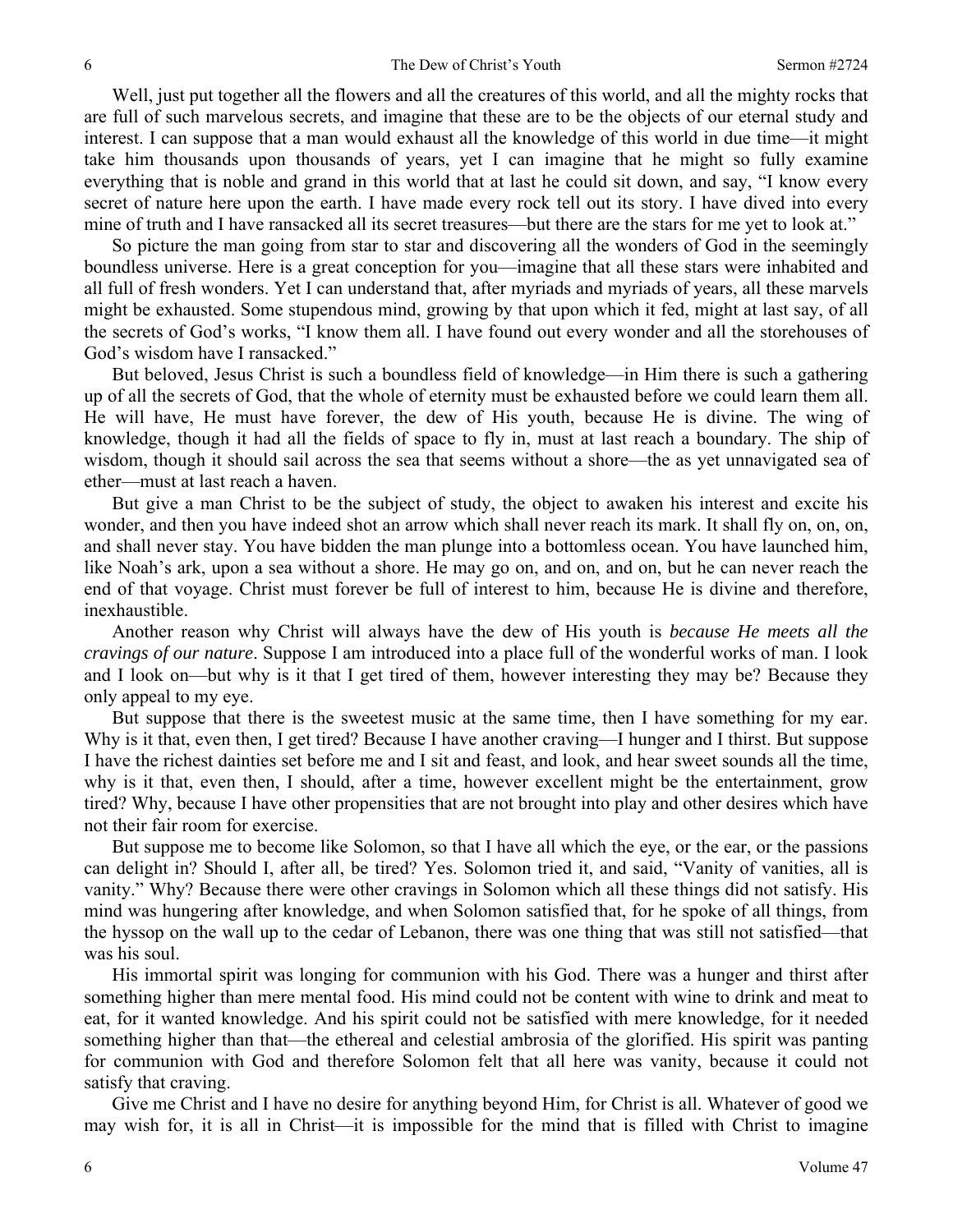anything else. And in the day when we shall get to heaven—we talk a great deal about golden harps, and golden crowns, and golden streets—I imagine we shall find that all those harps and crowns and streets are contained in that one word "Christ."

 When we really have Christ, we feel that we have nothing else that we can wish for. He that drinks, desires to eat, but he that drinks Christ drinks food. He that eats desires to be clothed, but he that feeds on Christ is clothed at the same time. He that is clothed needs something wherewithal to adorn himself, but he that is clothed in the righteousness of Christ is robed in the court dress of heaven and has all the jewels of divinity upon him. He that is adorned yet needs something wherewithal to wash himself and keep himself beauteous, but he that is clothed in the righteousness of Christ, and adorned with God's grace, is washed and is clean every whit. He that is clean needs to be kept clean, but he that has Christ shall be kept clean.

 Dear friends, there is nothing that a sinner can want, there is nothing that a saint can want, that is not in Christ. There are many things that we think we want that are not in Him, but nothing we really need that is not in Him, for "in him dwelleth all the fullness of the Godhead bodily," and the fullness of the Godhead must be more than sufficient fullness for manhood. "It pleased the Father that in him should all fullness dwell." And if all fullness cannot meet our wants, what can? Therefore, shall we never be weary of Christ, because every craving of the heart is satisfied in Him.

 I will mention only one other reason why Christ will always have the dew of His youth. We shall never be tired of Christ, *because the need that we have of Christ can never cease*. While I am on earth, I shall never cease sinning—therefore I shall never cease to need the fountain filled with blood where I can wash away all my guilty stains.

 So long as I am here, my conscience will never leave off accusing me—therefore I shall ever need an Advocate with the Father, even Jesus Christ the righteous. While I am here, I shall never be free from trouble—therefore I shall always need Him who is the Consolation of Israel. While I am here, I shall never get rid of weakness—therefore I can never bear to be without Him who is my strength. While I am here, I shall never, I fear, cease from backsliding in some measure—therefore I can never cease to love Him who restores my soul and leads me in the paths of righteousness for His name's sake.

 You have heard, perhaps, the story of a party of travelers who were crossing the desert. They had exhausted all their supply of water and they knew not where they should find any. But at last, after some days' march, they came near a turbid stream of the most filthy water, and in dashed the camels and defiled it still worse. Yet the poor travelers, who had come across the arid desert, were so thirsty that they drank what was more earth than water, and thought it sweeter than any wine they had ever tasted.

 But after they had satisfied their thirst, did they still think so? Did they then say the water was sweet? No, they understood, then, what it was they had been drinking, and after their thirst was once quenched, you could not have compelled them to drink there again until the thirst returned in all its force.

 But as long as the Christian is here, he will always have the pangs of hunger, he will always have all the sufferings of spiritual thirst if Christ is removed from him, and therefore that longing will always make Christ sweet to Him. Our Lord must always have the dew of His youth upon Him, because we shall always have an appetite for Him as long as we are here.

 Or if we lose it for a little while—for fools will abhor all manner of meat sometimes—yet that appetite must and shall return, and we shall again fly to those living waters as with the wings of a dove, and hasten again to those cooling streams with all the speed of the panting hart that longs after the water brook, for it must drink or die. Therefore, beloved, you see yet again that, because we shall always need Christ, therefore will He always be fresh to us.

 "But" says one, "we shall not need Him in heaven." Who told you that? Whoever told you so has certainly misled you. Not need Christ in heaven! Why, beloved, if you could take Christ away from heaven, you would take heaven away altogether and leave every saint in hell. They do not "want" Christ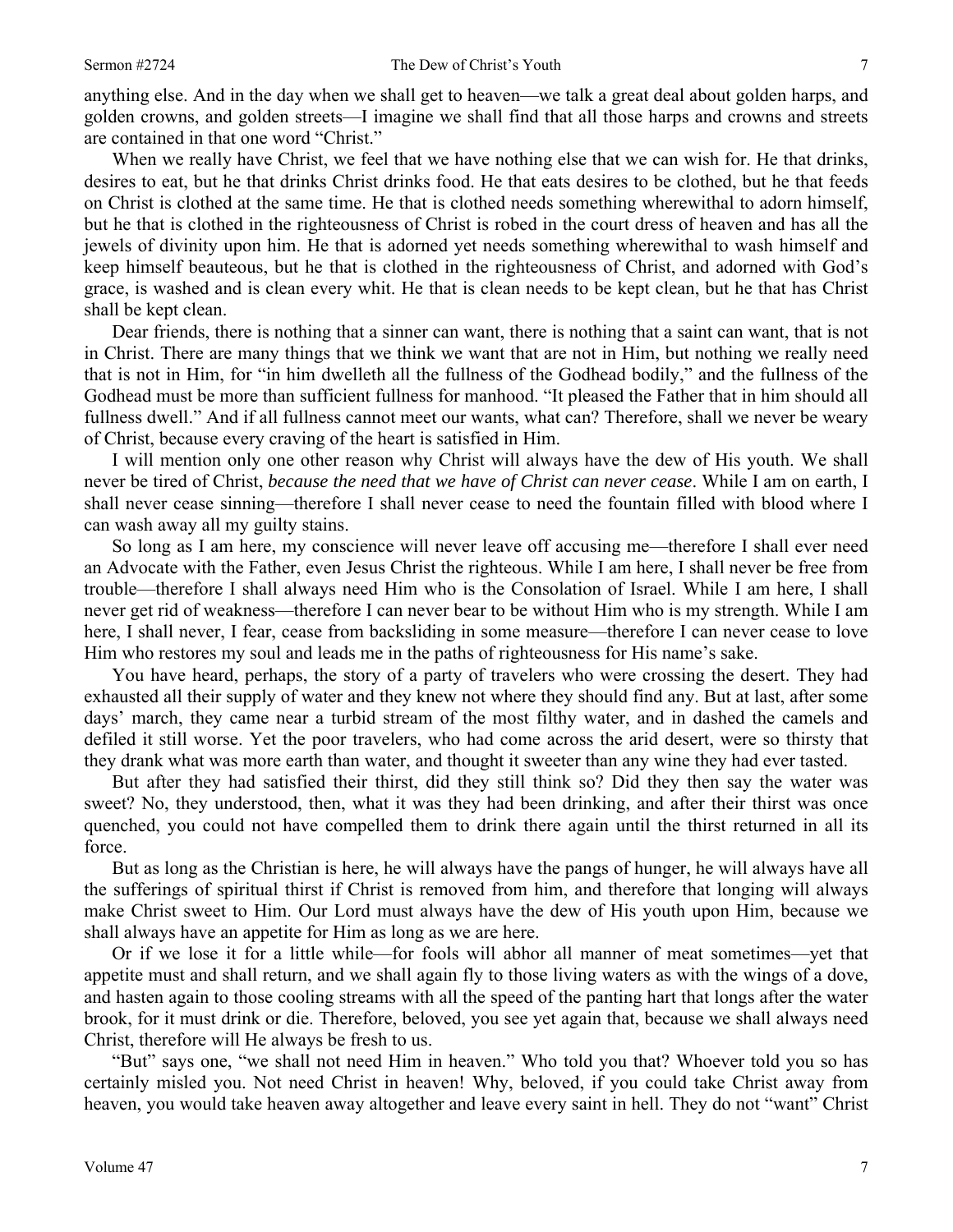in heaven, in one sense of the word, because they have Him—therefore they do not "want" Him as the Scotch use the word "want."

 But they still need to have Christ with them every hour, for He is the sum and substance of heaven. If I shall not need Christ to cleanse me in heaven, yet I shall want Christ to commune with Him. If I shall not need His blood to wash me, yet I shall need the offering of praise wherewith to bless and honor God. If I shall not need to pray to Him, I shall want to praise Him. If I shall not need Him to forgive me, yet I shall want Him to embrace me. If I shall not need Him as a Shepherd, I shall need Him as a Husband, as a Priest, as a King, that I may forever serve Him with joy and gladness.

**III.** WHAT ARE THE LESSONS WE SHOULD LEARN FROM THIS TRUTH?

 The first is for the pulpit, *a lesson of admonition*. Dear brethren, we who occupy the pulpit must take care that we never, for a moment, entertain the idea that the Gospel has become worn out. It still has the dew of its youth. There is a good deal of nonsense talked about a Gospel adapted to the times. People say that the way Whitefield preached, and the way that John Berridge and Rowland Hill preached, was all wrong. True, many sinners were converted under their ministry, but you know, sinners then were different from the sinners of these day, who do not need the same sort of preaching.

 Some say that the devil himself is improved, but I find him worse if anything—improved the wrong way. They say that sinners are improved and do not need to be addressed with the same fiery, burning words as of old. They say that they do not need the same simple preaching of Christ. The nineteenth century has become so learned that it has advanced beyond the simple knowledge of Christ crucified, it has become so erudite, that the simplicity of the Gospel is far behind it, it has marched on so far ahead that it has left the cross miles in the rear.

 Do not believe them for a moment, my dear brethren—if you want to wake up the people of England, preach the old-fashioned Gospel. If you want to crowd your halls and gather thousands round you, it is the truth as it is in Jesus Christ, the same yesterday, today, and forever, that you must preach. As for the manner and style of your preaching, you may leave that to the occasion, and stick to your subject, the simple Gospel in all its freshness and glory. Pentecostal youth shall be seen in the Gospel again when it is preached in all its fullness and purity.

 I know why some preachers like to be obscure—it is because it gives a man a peculiar kind of popularity. I believe some people like to hear a man whom they cannot understand, and some, when they hear a man they can just barely comprehend, are very flattered, because the minister seems to say to them, "Now, you know that you are all very clever people. I must therefore preach you a very clever sermon." And then they feel pleased that the minister should have such a good opinion of them and should think them so clever.

 But when you go to hear some plain blunt man, who just simply tells out the Gospel, and who believes that to try to be eloquent when he is preaching would be just as stupid as to paint the rose or to whitewash the lily, then you say, "Well, now, he did not compliment me. Why! he talked to me and all of us as if we had been a common lot of clod-hoppers and crossing-sweepers. He told us just the simple story of the cross and there is nothing flattering in that."

 Ay! and by the grace of God, I trust that from our pulpits there will never be anything taught that is flattering to you. I hope each one of us will be able to say, with the apostle Paul, "I determined not to know any thing among you, save Jesus Christ, and him crucified. And I was with you in weakness, and in fear, and in much trembling. And my speech and my preaching were not with enticing words of man's wisdom, but in demonstration of the Spirit and of power; that your faith should not stand in the wisdom of men, but in the power of God."

 Be you assured that there will be more unction resting upon the enunciation of the simple truths of the Gospel—there will be more freshness to the hearers—than there will be upon the most polished oratory garnished with almost seraphic eloquence and elaborated until it grows far beyond the comprehension of ordinary intellects. That lesson is for the pulpit.